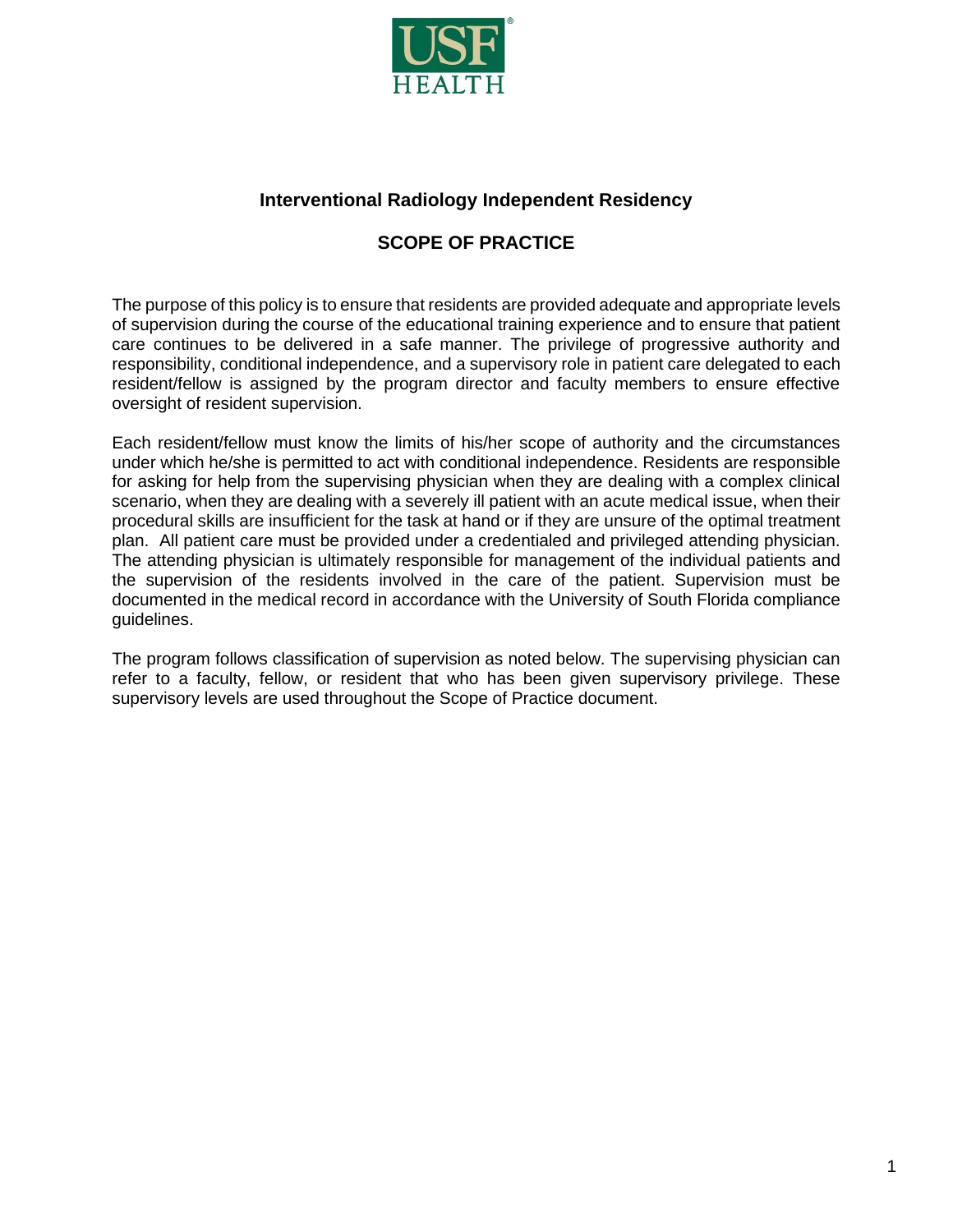

Direct Supervision The supervising physician is physically present with the resident and patient.

### Indirect Supervision

1) With Direct Supervision Immediately Available – The supervising physician is physically within the hospital or other site of patient care and is immediately available to provide direct supervision.

2) With Direct Supervision Available – The supervising physician is not physically present within the hospital or other site of patient care but is immediately available by means of telephonic and/or electronic modalities and is available to provide direct supervision.

Oversight The supervising physician is available to provide review of procedures/encounters with feedback after care is delivered.

| <b>Supervising Physician</b><br>present (Direct) | <b>Supervising Physician in</b><br>hospital and available<br>for consultation (Indirect<br>but direct supervision<br>immediately available) | <b>Supervising Physician</b><br>out of hospital but<br>available by phone or<br>can come in (Indirect but<br>direct supervision<br>available) | The trainee may perform<br>the procedure without<br>supervising Attending/<br>resident (oversight) |
|--------------------------------------------------|---------------------------------------------------------------------------------------------------------------------------------------------|-----------------------------------------------------------------------------------------------------------------------------------------------|----------------------------------------------------------------------------------------------------|

### **IR procedures**

For interventional radiology procedures performed in the IR department and suites, all procedures require an attending physician to perform the "time-out" prior to the procedure. Therefore, all procedures in the IR labs require at least a supervision level of 1/2.

All Integrated Resident will required direct supervision (level 1) for the first two months in the IR suites during procedures. As confidence in the abilities of the resident by the faculty increases, the supervision level will increased to level 2 for all procedures. Procedures should not begin without an attending physician in the department – nor should "time out" be permitted without attending present by current TGH guidelines.

Less risky procedures performed on the floor can be performed with indirect supervision (level 3). Attendings should be made aware of procedures planned outside normal working hours. Acceptable procedures which can be performed on the floor by the IR resident by indirect supervision include:

#### **Inpatient consults**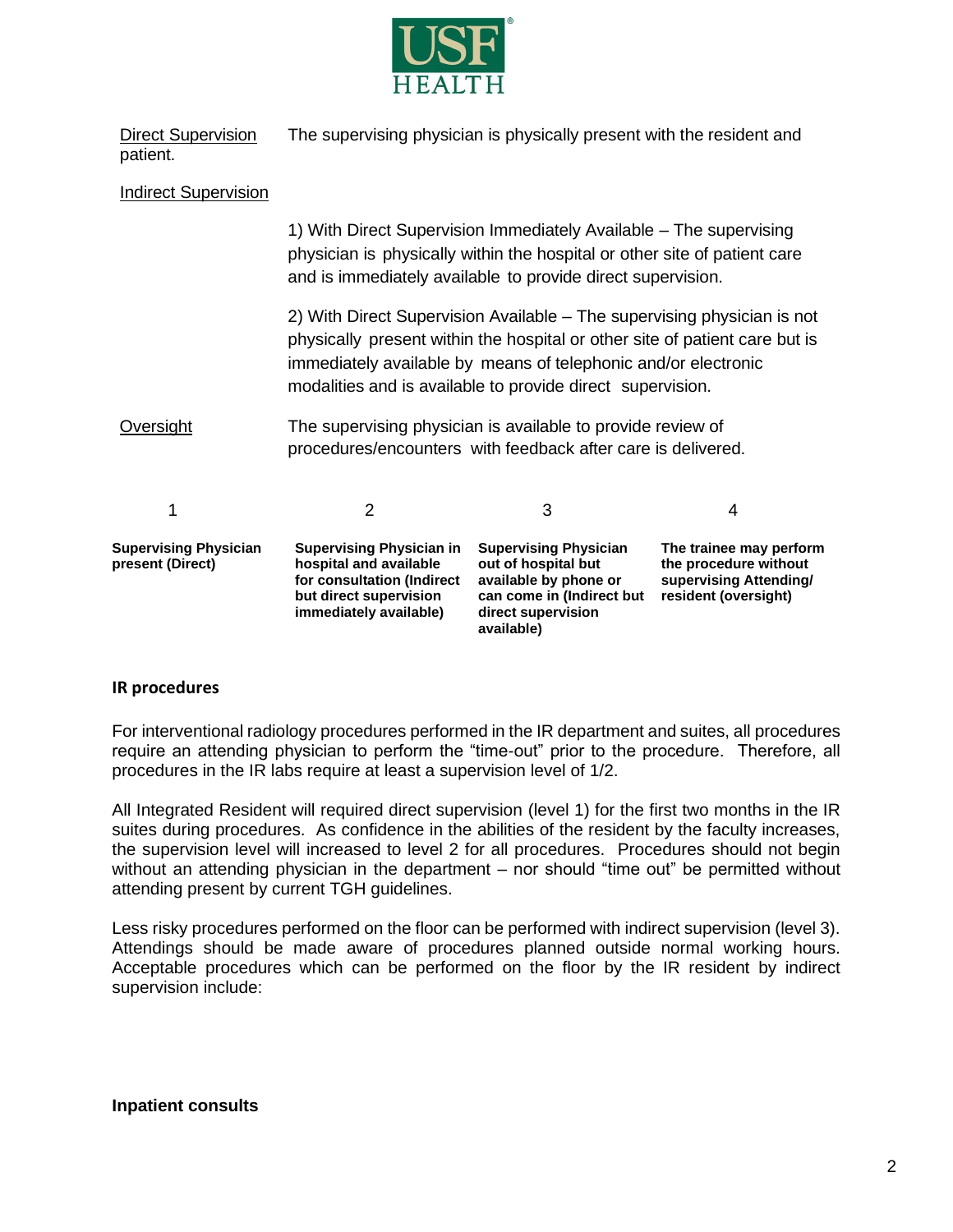

Inpatient consults will be performed without attending physicians present, however, all stat consults will be reviewed with the faculty immediately after the evaluation of the patient. Routine consults can be reviewed daily and rounding performed when clinical time permits.

|                                                                    | <b>Supervising</b><br><b>Physician</b><br>present<br>(Direct) | <b>Supervising</b><br><b>Physician in</b><br>hospital and<br>available for<br>consultation<br>(Indirect but<br>direct<br>supervision<br><b>immediately</b><br>available) | <b>Supervising</b><br><b>Physician out</b><br>of hospital<br>but available<br>by phone or<br>can come in<br>(Indirect but<br>direct<br>supervision<br>available) | The trainee<br>may<br>perform the<br>procedure<br>without<br>supervising<br>Attending/<br>resident<br>(oversight) |                                                                                        |              |  |
|--------------------------------------------------------------------|---------------------------------------------------------------|--------------------------------------------------------------------------------------------------------------------------------------------------------------------------|------------------------------------------------------------------------------------------------------------------------------------------------------------------|-------------------------------------------------------------------------------------------------------------------|----------------------------------------------------------------------------------------|--------------|--|
| Designated<br>Levels                                               | 1                                                             | 2                                                                                                                                                                        | 3                                                                                                                                                                | 4                                                                                                                 | See below for level of supervision required<br>for each procedure and year of training |              |  |
| <b>CORE PROCEDURES</b>                                             |                                                               |                                                                                                                                                                          |                                                                                                                                                                  |                                                                                                                   | <b>PGY-6</b>                                                                           | <b>PGY-7</b> |  |
| Perform patient care and procedures in outpatient setting          |                                                               |                                                                                                                                                                          |                                                                                                                                                                  | $\overline{2}$                                                                                                    | 2                                                                                      |              |  |
| Admit patients and complete inpatient H&P for general ward service |                                                               |                                                                                                                                                                          |                                                                                                                                                                  | $\overline{\mathbf{4}}$                                                                                           | 4                                                                                      |              |  |
| Admit patients to ICU and complete H&P for ICU level of care       |                                                               |                                                                                                                                                                          |                                                                                                                                                                  | $\overline{2}$                                                                                                    | $\overline{2}$                                                                         |              |  |
| Treat and manage common medical conditions                         |                                                               |                                                                                                                                                                          |                                                                                                                                                                  | 3                                                                                                                 | 4                                                                                      |              |  |
| Make referrals and request consultations                           |                                                               |                                                                                                                                                                          |                                                                                                                                                                  |                                                                                                                   | 3                                                                                      | 4            |  |
| Provide consultations within the scope of his/her privileges       |                                                               |                                                                                                                                                                          |                                                                                                                                                                  | 3                                                                                                                 | 4                                                                                      |              |  |
| Render any care in a life-threatening emergency                    |                                                               |                                                                                                                                                                          |                                                                                                                                                                  | 3                                                                                                                 | 4                                                                                      |              |  |
| Initiate and manage mechanical ventilation for 24 hours            |                                                               |                                                                                                                                                                          |                                                                                                                                                                  | $\mathbf{1}$                                                                                                      | 1                                                                                      |              |  |
| <b>SEDATION</b>                                                    |                                                               |                                                                                                                                                                          |                                                                                                                                                                  |                                                                                                                   |                                                                                        |              |  |
| <b>Conscious Sedation</b>                                          |                                                               |                                                                                                                                                                          |                                                                                                                                                                  | 1                                                                                                                 | 1                                                                                      |              |  |
| Local anesthesia                                                   |                                                               |                                                                                                                                                                          |                                                                                                                                                                  | 3                                                                                                                 | 3,4                                                                                    |              |  |